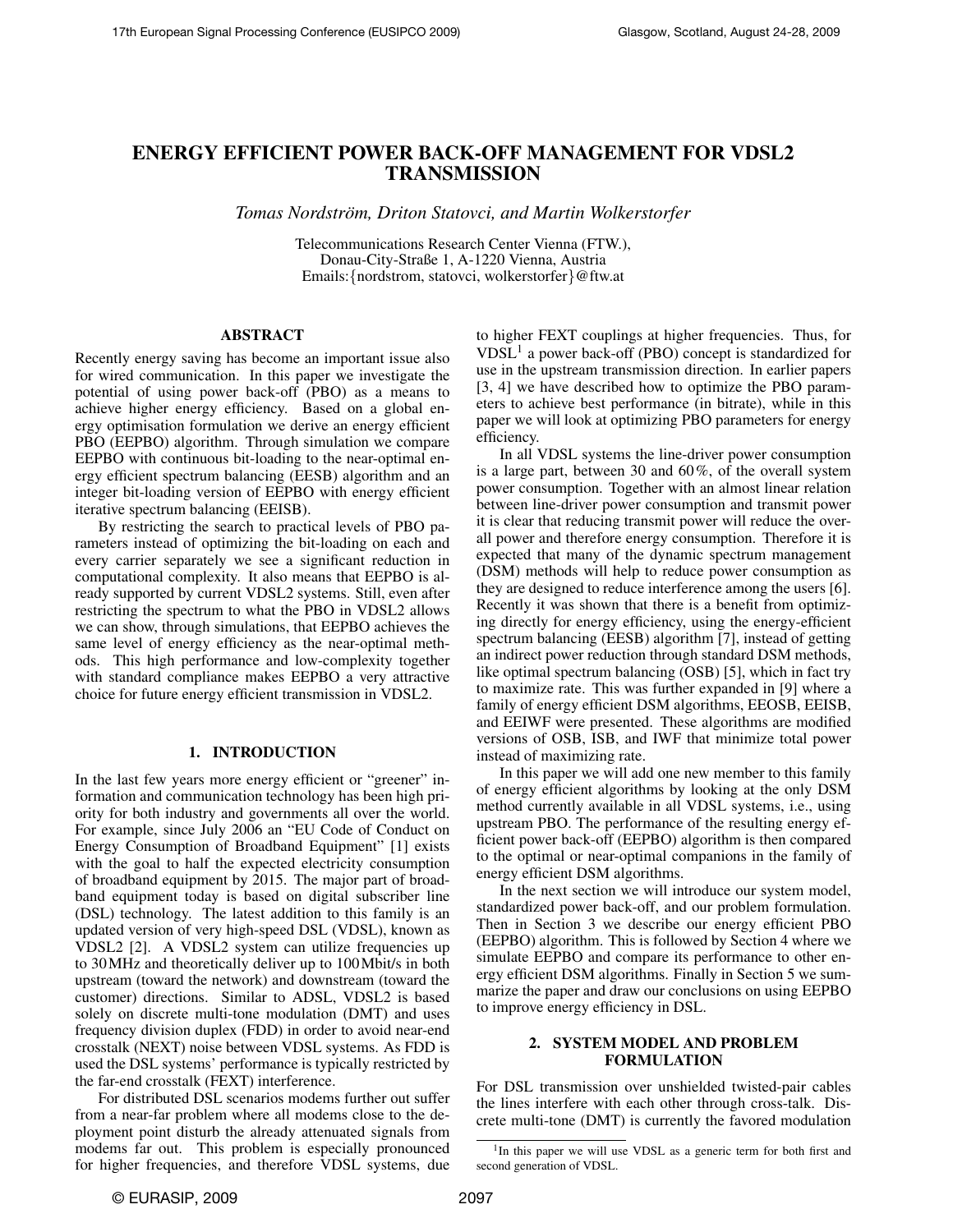scheme and allows to perform efficient resource allocation, in bits and power, over the carriers and thus in frequency. The latest DSL technology, very high speed digital subscriber line (VDSL), can utilize frequencies up to 30MHz and uses digital frequency division duplex (D-FDD) to split the utilized bandwidth between downstream and upstream directions. By assuming synchronisation we may model the*C* carriers as orthogonal subchannels and obtain a far-end crosstalk limited system. To relax the demand for synchronisation the carriers are grouped and current standardized VDSL systems use between two and four frequency bands for each transmission direction.

In terms of channel information we assume to have access to the magnitudes of all crosstalk couplings at least at the collocated side. We also restrict the permitted coordination to the spectrum level and crosstalk is hence treated as noise at the receiver side. In the following users, subbands and carriers are identified by the sets of indices  $\mathcal{U} = \{1, \ldots, U\},\$  $\mathscr{S} = \{1, \ldots, SB\}$  and  $\mathscr{C} = \cup_{s=1}^{SB} \mathscr{C}_s = \{1, \ldots, C\}$ , respectively, where  $\mathscr{C}_s$  contains the carrier indices in subband *s*, and *SB* denotes the number of subbands. Under Gaussian-noise approximation and two-dimensional signal constellations the achievable rate per DMT-symbol for user  $u \in \mathcal{U}$  on carrier  $c \in \mathscr{C}$  is thus given by

$$
r_c^u(\mathbf{p}_c) = \log_2\left(1 + \frac{H_c^{uu}p_c^u}{\Gamma(\sum\limits_{i \in \mathcal{U} \setminus u} H_c^{ui}p_c^i + N_c^u)}\right), \quad (1)
$$

where  $\mathbf{p}_c = [p_c^1, \dots, p_c^U]^T$  and  $p_c^u$  is the power spectral density (PSD) on carrier *c* for user *u*. We have denoted the squared magnitudes of the direct channel transfer coefficient of user *u* by  $H_c^{uu}$  and the cross-channel transfer coefficient from user *i* to user *u* by  $H_c^{ui}$ , respectively. We further utilize the SNR-gap to capacity  $\Gamma$  and write the total background noise power spectral density on carrier *c* and line *u* as  $N_c^u$ .

By reformulation of (1) and using vector notation the per-carrier power allocation for a certain number of bits  $\mathbf{b}_c = [b_c^1, \dots, b_c^U]^T$  loaded by the users on carrier *c* can be expressed as

$$
\mathbf{p}_c = (\mathbf{I} - \mathbf{F}^c)^{-1} \mathbf{v}^c,\tag{2}
$$

where  $\mathbf{F}^c$  is an irreducible, nonnegative matrix with entries

$$
F_{uj}^c \triangleq \begin{cases} 0, & \text{if } u = j, \\ \frac{\Gamma H_c^{uj}(2^{b_c^u} - 1)}{H_c^{uu}}, & \text{otherwise,} \end{cases}
$$
 (3)

and

$$
\mathbf{v}^c \triangleq \left[ \frac{\Gamma(2^{b_c^1} - 1)N_c^1}{H_c^{11}}, \dots, \frac{\Gamma(2^{b_c^U} - 1)N_c^U}{H_c^{UU}} \right]^T.
$$
 (4)

This formulation will later be used in the problem description.

#### 2.1 Standardized Power Back-off

Power back-off (PBO) is used in VDSL to solve the *nearfar problem* in the upstream transmission direction [8] where modems closer to the deployment point reduce their transmit power. Currently the standardized method to shape the PSD is to use a so called reference PSD that determines the maximum received PSD and is a parameterized function of frequency. For a VDSL system there is a reference PSD for each upstream subband. Thus, the transmit PSD,  $p_c^u$ ,  $c \in \mathcal{C}_s$ in each subband *s* for user *u* is determined by the values of two parameters:  $\alpha_s^u$  and  $\beta_s^u$ . We denote these variables by  $\Phi^u = \mathsf{X}_{s \in \mathscr{S}} \Phi^u_s$  or  $\Phi^s = \mathsf{X}_{u \in \mathscr{U}} \Phi^u_s$ , where  $\Phi^u_s = {\alpha^u_s, \beta^u_s}$  and X denotes the Cartesian set product. The reference PSD is shaped (expressed in dBm/Hz) according to

$$
p_{\text{R\_dBm}}^{u}(f_{c}, \Phi_{s}^{u}) = -\alpha_{s}^{u} - \beta_{s}^{u} \sqrt{f_{c}}, \forall c \in \mathscr{C}_{s}
$$
 (5)

where  $f_c$  denotes the carrier frequency given in MHz. The standard also limits the  $\alpha$  values to be in the range  $[40...80.95]$  in steps of 0.01 and β in the range  $[0...40.95]$ in steps of 0.01 (all in dBm/Hz).

Currently  $\Phi_s^u, \forall u \in \mathcal{U}, \forall s \in \mathcal{S}$  are usually optimized for maximizing the weighted sum-rate [4] or reach [8].

#### 2.2 Problem Formulation

The overall optimization goal is to "jointly" minimize the weighted sum of power used by all users in a cable bundle, while satisfying predefined target bitrates. The problem formulation also contains practical aspects like PSD masks and potential use of discrete bit-loading. Thus, we pose the global optimization problem as

$$
\underset{\Phi_1,\ldots,\Phi_{SB}}{\text{minimize}} \quad \sum_{u \in \mathcal{U}} w_u \sum_{\substack{s \in \mathcal{S},\\c \in \mathcal{C}_s}} p_c^u(\Phi_s) \tag{6a}
$$

subject to 
$$
\sum_{\substack{s \in \mathscr{S},\\c \in \mathscr{C}_s}} b_c^u(\Phi_s) \geq R_u, \ \forall u \in \mathscr{U},
$$
 (6b)

where,  $\forall u \in \mathcal{U}, \forall s \in \mathcal{S}, \forall c \in \mathcal{C}_s$ ,

$$
\tilde{p}_c^u(\Phi_s^u) = \min\{\frac{10^{p_{\text{R,dBm}}^u(f_c, \Phi_s^u)/10}}{H_c^{uu}}, p_c^{u, \max}\},
$$
\n(6c)

$$
\tilde{r}_c^u(\Phi_s) = r_c^u(\tilde{\mathbf{p}}_c(\Phi_s)),\tag{6d}
$$

$$
b_c^u(\Phi_s) = \begin{cases} \tilde{r}_c^u, & \text{if continuous,} \\ \min\{ \lfloor \tilde{r}_c^u(\Phi_s) \rfloor, B^{\max} \}, & \text{if integer bit-loading,} \\ 0. & \text{otherwise} \end{cases}
$$

$$
\mathbf{p}_c(\mathbf{b}_c(\Phi_s)) = (\mathbf{I} - \mathbf{F}^c)^{-1} \mathbf{v}^c,\tag{6f}
$$

with  $B<sup>max</sup>$  denoting the assumed maximum number of loaded bits per carrier and we used the definition of  $F_{uj}^c$  and  $\mathbf{v}^c$  in (3) and (4) respectively. Besides complying with the reference PSD, modems also need to adhere to a maximum allowed transmit PSD  $p_c^{\mu, \text{max}}$ , *cf.* (6c). Line (6e) models the use of continuous valued or integer bit-loading at the transmitter, while in (6f) we compute the (unique) power-allocation for it. The problem further includes weights  $w_u, u \in \mathcal{U}$ , being restricted to the open simplex  $w_u > 0$ ,  $\sum_{u \in \mathcal{U}} w_u = 1$ . Finally,  $R_u$  is the target-rate for user *u* in [bits/DMT-symbol]. The total transmit energy  $f_s^{-1} \sum_{u \in \mathcal{U}} \sum_{c \in \mathcal{C}} p_c^u$ , where  $f_s$  denotes the DMT-symbol frequency, is only a scaled version of our objective and hence minimized by the optimum of (6). The optimization problem (6) can be extended in a straightforward way to deal with the constraints on the PBO parameter values, Φ*<sup>s</sup>* , as specified in Section 2.1.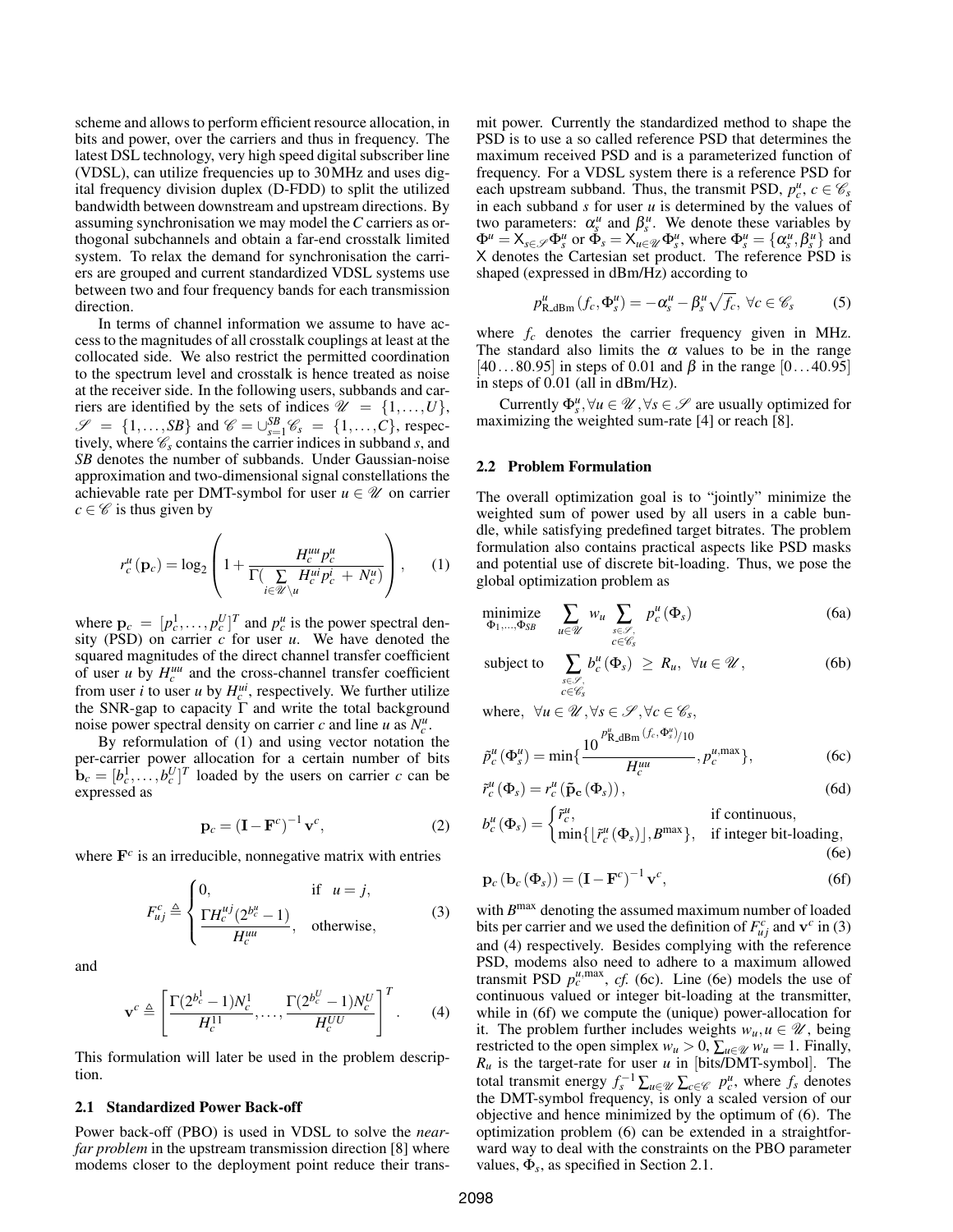### 3. ENERGY EFFICIENT POWER BACK-OFF (EEPBO)

Optimization problem (6) is in general nonconvex and the parameters  $\Phi_s$  are coupled among the subbands due to constraint (6b). To alleviate the exponential complexity of exhaustive parameter search in the number of subbands we relax the target-rate constraints in (6b) to obtain *SB* independent subband problems. Based on this, a dual optimization problem to (6) is written as

$$
\underset{\boldsymbol{\lambda}}{\text{maximize } \underset{\Phi_1,\ldots,\Phi_{SB}}{\text{minimize}} \sum_{s\in\mathscr{S}} L_s(\Phi_s,\boldsymbol{\lambda})}
$$
(7a)

subject to 
$$
\lambda_u \ge 0, \forall u \in \mathcal{U},
$$
 (7b)  
Constraints  $(6c) - (6f),$   
 $\forall u \in \mathcal{U}, \forall s \in \mathcal{S}, \forall c \in \mathcal{C}_s.$ 

where the partial objective is defined as

$$
L_{s}(\boldsymbol{\Phi}_{s},\boldsymbol{\lambda})=\sum_{u\in\mathscr{U}_{s}}\left(w_{u}\sum_{c\in\mathscr{C}_{s}}p_{c}^{u}(\boldsymbol{\Phi}_{s})+\lambda_{u}(R_{u}-\sum_{c\in\mathscr{C}_{s}}b_{c}^{u}(\boldsymbol{\Phi}_{s}))\right)
$$
(8)

Since the problem (7) is also in general nonconvex in  $\Phi$ , we propose a heuristic approach for solving it as summarized in Algorithm 1. We call our algorithm energy-efficient PBO (EEPBO), since it minimizes the energy consumption of modems for a given set of bitrates by only searching for optimized PBO parameters. EEPBO pursues an iterative approach over users in the similar fashion as energy efficient iterative spectrum balancing (EEISB) [9]. For each user *u* and subband *s* a set of PBO parameters,  $\Phi_s^u$ , is calculated that minimizes the partial objective (8) under the constraints  $(6c) - (6f)$ .

In a particular user iteration, c.f. function CalcPBOBitload, for each subband *s* we use the Nelder-Mead simplex algorithm [10] to search for the optimized PBO parameters that minimize the partial objective (8). This procedure is repeated for each subband. The Nelder-Mead algorithm does not accept constraints on PBO parameters, Φ*<sup>s</sup>* , however, the VDSL standards specify limits as discussed in Section 2.1. To overcome this problem we use the *extended-value extension* [11] of the partial objective,  $L_s$ , where the value of  $L_s$  is defined to be infinity outside the feasible region.

The main complexity of EEPBO and EEISB can be found in how often the partial objective is evaluated. For EEPBO the number of iterations depend on the number of subbands (2-4) multiplied with the number of Nelder-Mead search steps. In our simulations we have found that the number of search steps always stays below 50. Thus, for EEPBO there are between 100 and 200 iterations. This should be compared to the complexity of EEISB for which the number of iterations depends on the number of active carriers (1000-2000) multiplied by the maximum allowed number of bits per carrier,  $\dot{B}^{\text{max}}$  (typically 15). Thus, we find EEISB two orders of magnitude more complex than EEPBO.

As we will show by simulation, EEPBO has slightly worse performance compared to EEISB in terms of power necessary to support a given set of bitrates. There is however a trade-off between computation power and transmit power. Computation power may in fact become a significant factor in energy consumption when the transmit PSDs are updated regularly, *e.g.*, in order to exploit traffic variability. Thus,

|  | Algorithm 1 Energy Efficient PBO (EEPBO) Algorithm |  |
|--|----------------------------------------------------|--|
|  |                                                    |  |

| $\cdots$                                                                                                            |  |  |  |  |  |
|---------------------------------------------------------------------------------------------------------------------|--|--|--|--|--|
| <i>Preset values:</i> $p_c^u \forall u, c$ and $w_u, R_u$ ; $\forall u$                                             |  |  |  |  |  |
| <i>Initialize:</i> $\boldsymbol{\lambda} = [\lambda_1, \ldots, \lambda_U]$                                          |  |  |  |  |  |
| repeat                                                                                                              |  |  |  |  |  |
| for $u = 1$ to U do                                                                                                 |  |  |  |  |  |
| repeat                                                                                                              |  |  |  |  |  |
| $\left \Phi^u,\sum_{c\in\mathscr{C}}b^u_c\right $ = CalcPBOBitload $(u,w,\lambda_u,\Phi^i,\forall i\in\mathscr{U})$ |  |  |  |  |  |
| Update $\lambda_u$ { <i>e.g.</i> use bisection}                                                                     |  |  |  |  |  |
| <b>until</b> the target rate for user $u$ is achieved, cf. (6b)                                                     |  |  |  |  |  |
| end for                                                                                                             |  |  |  |  |  |
| <b>until</b> convergence of $\lambda$                                                                               |  |  |  |  |  |
| <b>Function CalcPBOBitload</b>                                                                                      |  |  |  |  |  |
| <b>for</b> $s = 1$ to SB {number of subbands} <b>do</b>                                                             |  |  |  |  |  |
| Set search starting point $\bar{\Phi}_{s}^{\mu}$ {e.g. {60,20}}                                                     |  |  |  |  |  |
| $[L_s, \Phi_s^u] = N$ elderMead (@PartialObjective, $\bar{\Phi}_s^u$ )                                              |  |  |  |  |  |
| Calculate $b_c^u$ $\forall c \in \mathcal{C}_s$ as in (6e)                                                          |  |  |  |  |  |
| end for                                                                                                             |  |  |  |  |  |
| Function $L_s =$ <b>PartialObjective</b> $(u, w, \lambda_u, \Phi^i, \forall i \in \mathcal{U})$                     |  |  |  |  |  |
| if $\alpha_{\rm s}^u$ and $\beta_{\rm s}^u$ outside the allow domain then                                           |  |  |  |  |  |
| $L_{\rm s} = \infty$                                                                                                |  |  |  |  |  |
| else                                                                                                                |  |  |  |  |  |
| Calculate $L_s$ as in (8) using (6c) - (6f)                                                                         |  |  |  |  |  |
| end if                                                                                                              |  |  |  |  |  |

EEPBO becomes even more attractive in terms of energy efficiency when transmit PSDs have to be updated often.

#### 4. COMPARATIVE SIMULATIONS

For ease of comparison we will restrict our simulations to a VDSL scenario as shown in Figure 1 with two users located at 300m and 600m distance from the deployment point, respectively. The simulation parameters were chosen according to the ETSI VDSL standard [12], with an SNR-gap  $\Gamma = 12.8$  dB and two transmission bands as defined in band plan 997. The cable used is TP100, and the background noise comprised of ETSI VDSL noise A added to a constant noise floor at −140 dBm/Hz.

#### 4.1 Comparison to EESB

Energy efficient spectrum balancing (EESB) is a continuous, distributed algorithm for energy efficient DSM as presented in [7]. This heuristic and low-complexity algorithm shows near-optimality for a wide range of scenarios and will be used as a reference when evaluating the performance of EEPBO.

For the two selected user scenarios simulated we have



Figure 1: 2-User xDSL Scenario.

.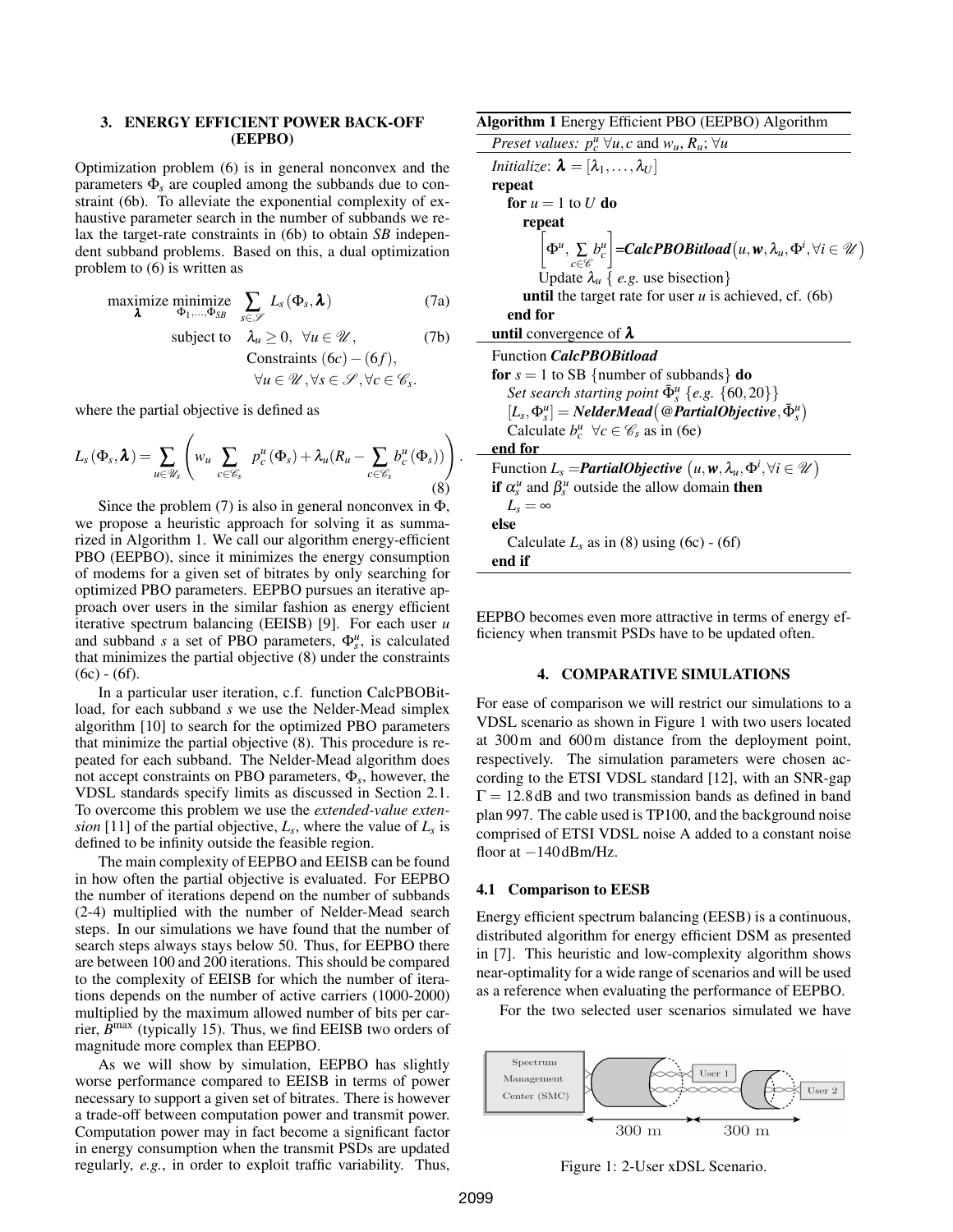

Figure 2: Sum-power transmitted for EEPBO and EESB when  $R_1 = 25$ Mbits/s and  $R_2$  varies between 5 and 45Mbits/s.



Figure 3: PSD's for EEPBO and EESB when  $R_1$  and  $R_2$ transmits 25Mbit/s each.

evaluated the sum power of the two users when the first user's target rate  $R_1$  is fixed at 25 and 45 Mbit/s and the second user's target rate  $R_2$  varies between 5 and 45 Mbit/s in steps of 5 Mbits/s. In Figure 2 we show the case when  $R_1$  is fixed at 25Mbits/s. The corresponding PSDs when both users transmit at 25Mbit/s are shown in Figure 3. We see that for the case when both target rates are moderate (at 25Mbit/s each) the EEPBO and EESB perform almost identically.

If we instead increase the target rate for  $R_1$  to 45 Mbit/s, which is close to the maximum feasible for this two-user scenario, we see in Figure 4 that the difference in performance between EEPBO and EESB increase slightly. A reason for this can be observed in Figure 5 where EESB now selects a partial frequency division multiplex between the users, while EEPBO do not have this freedom and thus loses in efficiency.

We also performed simulations on these scenarios using fixed  $\alpha$  values and only optimizing the  $\beta$  values, as done



Figure 4: Sum-power transmitted for EEPBO and EESB when  $R_1 = 45$  Mbits/s and  $R_2$  varies between 5 and 45Mbits/s.



Figure 5: PSD's for EEPBO and EESB when  $R_1$  and  $R_2$ transmits 45Mbit/s each.

in [4] when optimizing for rate. In this case, however, we saw a significantly lower performance of the EEPBO algorithm. This strengthen our opinion that optimizing energy efficiency is more difficult than the optimization of rates and therefore it is natural that EEPBO needs the additional freedom to change the  $\alpha$  values in order to achieve the same performance as EESB.

### 4.2 Comparison to EEISB

Real VDSL2 modems do not implement continuos bitloading, instead they use integer bit-loading. Therefore, we have also simulated a bit-loading version of EEPBO which we will denote EEPBO<sup>#</sup>. To make a fair comparison we will compare  $EEPBO^{\#}$  to  $EEISB$  [9] that also uses integer bit-loading. EEISB uses iterations over the users to alleviate some of the complexity issues that exist in the optimal EEOSB [9].